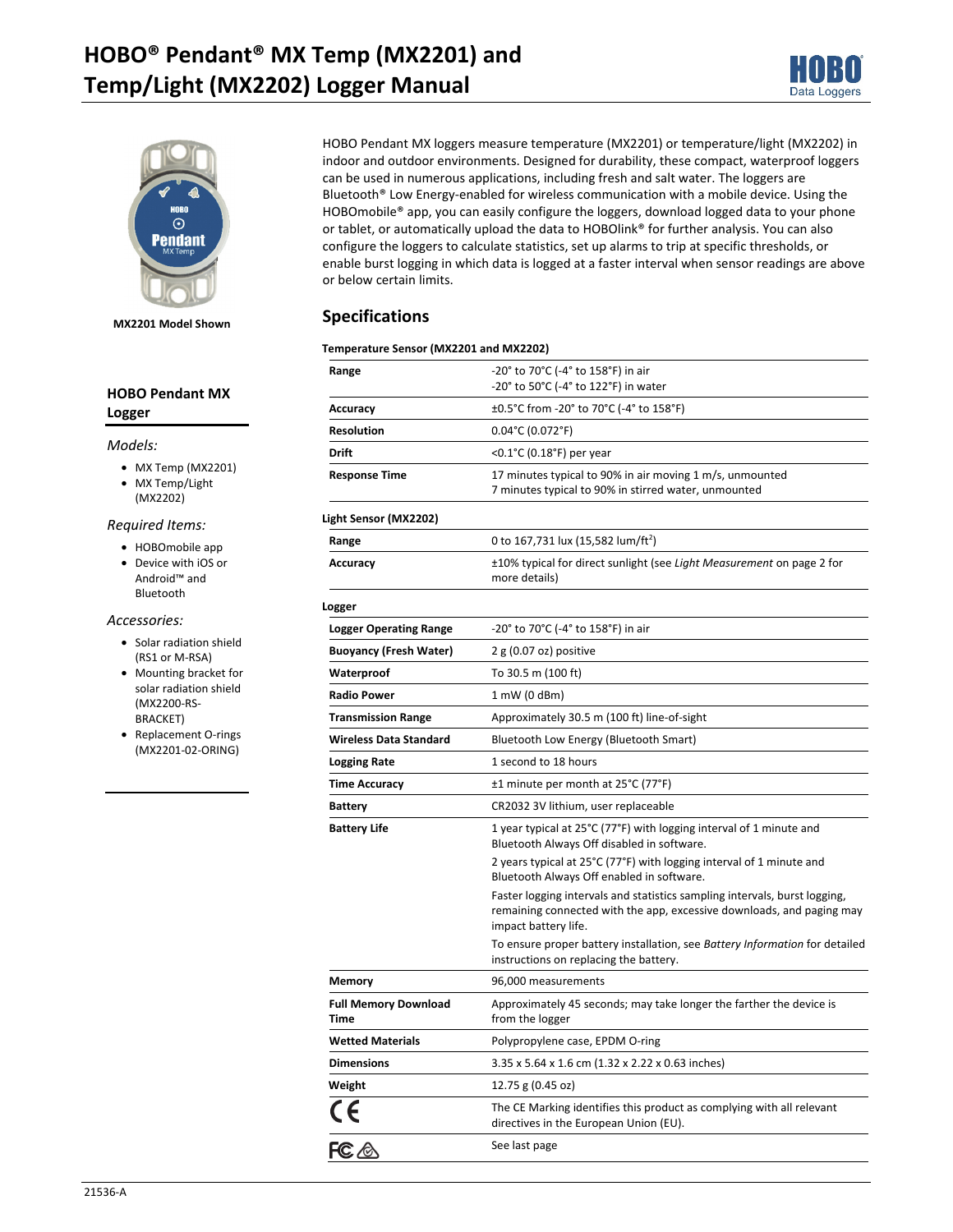### **Logger Components and Operation**



**MX2202 model shown** 

**Mounting Tab:** Use the tabs at the top and bottom of the logger to mount it (see *Deploying and Mounting the Logger*).

**Temperature and Light Sensors:** The temperature sensor (MX2201 and MX2202) and light sensor (MX2202) are located on the right side of the logger. See *Light Measurement* for more details on the light sensor.

**Status LED:** This LED blinks green every 4 seconds when the logger is logging (unless Show LED is disabled as described in *Configuring the Logger*). If the logger is waiting to start logging because it was configured to start "On Button Push" or with a delayed start, it will blink green every 8 seconds. Both this LED and the Alarm LED will blink once when you press the start button to wake up the logger before configuring it. If you select Page Logger LED in the HOBOmobile app, both LEDs will be illuminated for 5 seconds.

**Alarm LED:** This LED blinks red every 4 seconds when an alarm is tripped (unless Show LED is disabled as described in *Configuring the Logger*).

**Start Button:** Press the circle on the front of the logger case for 1 second to wake up the logger (unless Bluetooth Always Off is disabled as described in *Configuring the Logger*). Both LEDs will blink and the logger will move to the top of the loggers list in HOBOmobile. You may need to press the button a second time to wake up the logger if it is logging every 5 seconds or faster and the temperature is -10°C (14°F) or below. Press this circle for 3 seconds to start or stop the logger when it is configured to start or stop "On Button Push" (see *Configuring the Logger*). Both LEDs will blink four times when you press the circle to start or stop logging. Press this circle for 10 seconds to reset a password. **Note:** The circle on the front of the logger represents the button area on the logger. You will not feel an actual button push when you press that area; this is normal.

## **Light Measurement (MX2002)**

The logger measures light intensity in units of lumens/ $ft<sup>2</sup>$  or lux. The light sensor in the MX2202 has a spectral response that tightly matches the photopic response of the human eye. This is shown in Plot A.

The light sensor has range of 0 to 167,731 lux (15,582 lum/ft<sup>2</sup>). The resolution of the light measurement varies from 1 unit of lux or lum/ft<sup>2</sup> in very dim light to 40 lux (4 lum/ft<sup>2</sup>) for a full scale measurement.



#### *Light Measurement Accuracy*

Although the MX2202 is factory calibrated to account for the light attenuation of the plastic enclosure, you may notice a significant difference in the MX2202 reading compared to a commercially available lux meter. Ideally, a light meter's response should be proportional to the cosine of the angle at which the light is incident. The MX2202 does not collect light exactly according to this rule. Plot B illustrates the difference between an ideal cosine response and the approximate response of the MX2202. For example, given an incident angle of 60°, the MX2202 response is 40% lower than the ideal response. The MX2202 is calibrated to give best results for direct illumination, but this is not always the case.



### **Getting Started**

Install the HOBOmobile app to connect to and work with the logger.

- 1. Download the HOBOmobile app from the App Store® or Google Play™.
- 2. Open the app and enable Bluetooth in the device settings if prompted.
- 3. Press the circle on the logger to wake it up.
- 4. Tap the HOBOs icon at the bottom of the screen. Tap the logger in the list to connect to it.

| <b>Q</b> SN 20140847                                              | SN 20140847<br>MX2202 |
|-------------------------------------------------------------------|-----------------------|
| nî o<br>Stopped (Power Reset)<br>77.48°F 2.51 lum/ft <sup>2</sup> | $(1)$ $(i)$           |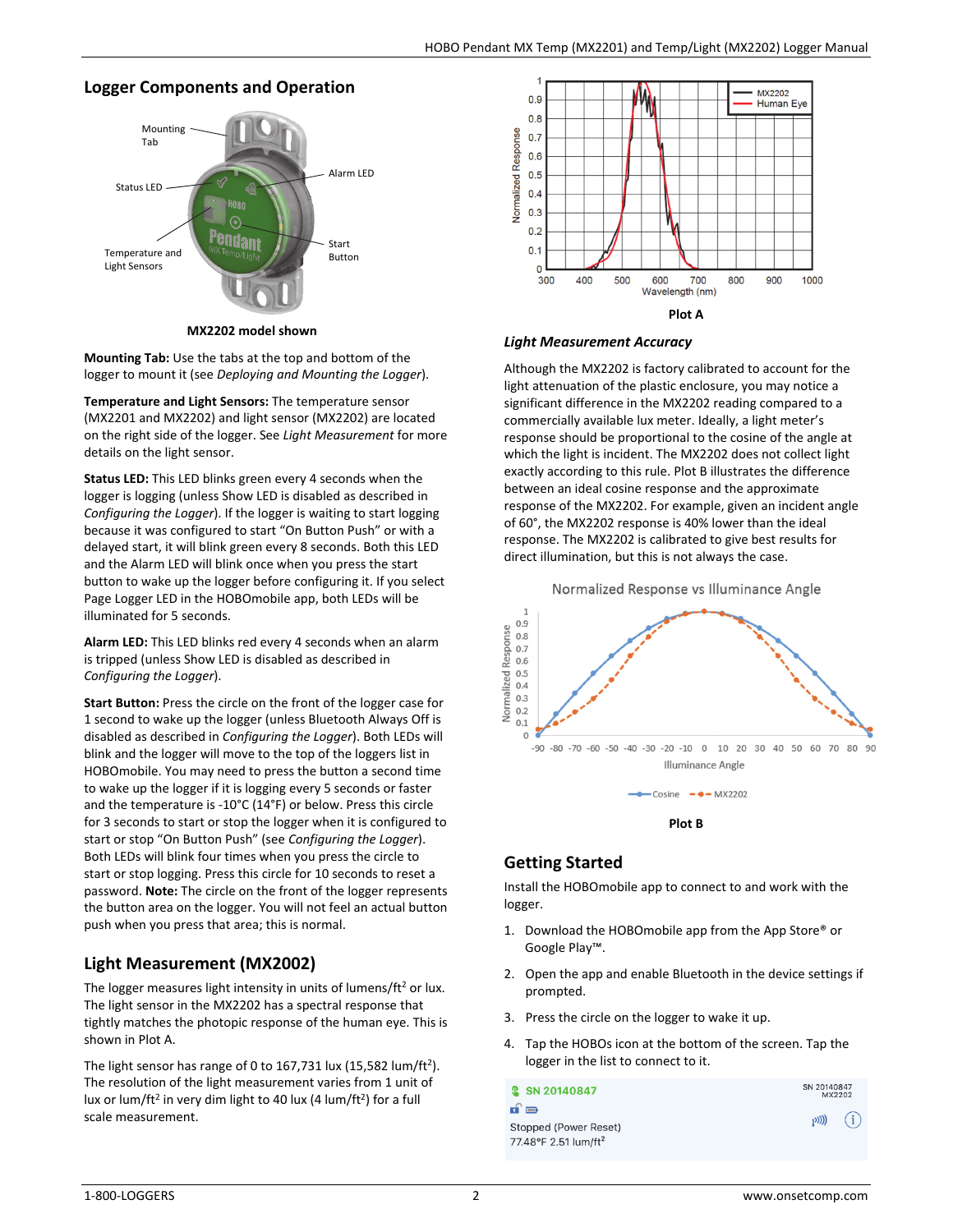If the logger does not appear in the list or if it is having trouble connecting, follow these tips.

- Make sure the logger is "awake" by pressing the circle on the case. The alarm and status LEDs will blink once when the logger wakes up. This will also bring the logger to the top of the list if you are working with multiple loggers.
- If the logger is currently logging at a fast interval (5 seconds or faster) and the temperature is -10°C (14°F) or below, you may need to press the button twice before it appears in the list.
- Make sure the logger is within range of your mobile device. The range for successful wireless communication in air is approximately 30.5 m (100 ft) with full line-ofsight.
- Change the orientation of your phone or tablet to ensure the antenna in your device is pointed toward the logger. Obstacles between the antenna in the device and the logger may result in intermittent connections.
- If your device can connect to the logger intermittently or loses its connection, move closer to the logger, within sight if possible. If the logger is in water, the connection can be unreliable. Remove it from water for a consistent connection.
- If the logger appears in the list, but you cannot connect to it, close HOBOmobile and power cycle the mobile device. This forces the previous Bluetooth connection to close.

Once the logger is connected, you can select one of the following actions:

- **Configure.** Select logger settings and load them onto the logger to start logging. See *Configuring the Logger*.
- **Readout.** Download logger data. See *Reading Out the Logger*.
- **Full Status Details.** Check the battery level and view the configuration settings currently selected for the logger.
- **Start Logging.** Start recording data (if the logger is configured to start "On Button Push" as described in *Configuring the Logger*).
- **Stop Logging.** Stop the logger from recording data. This overrides any other Stop Logging settings that may be configured.
- **Page Logger LED.** Press and hold this option to illuminate the alarm and status LEDs for 5 seconds.
- **Logger Password.** Create a password for the logger that will be required if another mobile device attempts to connect to it. To reset a password, connect to the logger, tap Set Logger Passkey, and select Reset to Factory Default. You can also press the circle on the logger for 10 seconds to reset the password.
- **Update Firmware.** When new logger firmware is available, this action appears in the list. Select it and follow the instructions on the screen. A logger readout will be completed automatically at the beginning of the firmware update process. If the connection is lost

between the logger and the mobile device during the firmware update, a Firmware Update Pending Status displays for the logger in the HOBOs list. Connect to the logger and select Restore Logger (or Update Firmware if that option is available) to continue updating the firmware.

**Important:** Before updating the firmware on the logger, check the remaining battery level by selecting Full Status Details and make sure it is no less than 30%. Make sure you have the time to complete the entire update process, which requires that the logger remains connected to the device during the upgrade.

• **Force Offload.** This may appear if an error was encountered when loading configure settings. Select this to offload all the data on the logger before reconfiguring it.

## **Configuring the Logger**

Use HOBOmobile to set up the logger, including selecting the logging interval, start and stop logging options, and configuring alarms. These steps provide an overview of setting up the logger. For complete details, see the *HOBOmobile User's Guide*.

- 1. Open HOBOmobile and tap the HOBOs icon.
- 2. Press the circle on the logger to wake it up. This will also bring the logger to the top of the logger list (the logger name will turn green). Note that the current sensor readings are displayed even when the logger is not logging.
- 3. Once connected, tap Configure.

| K HOBOS               |                                                              | Connected |                       |
|-----------------------|--------------------------------------------------------------|-----------|-----------------------|
| பி⊟                   | SN 20140847                                                  |           | SN 20140847<br>MX2202 |
|                       | Stopped (Power Reset)<br>75.24°F 22.36 lum/ft <sup>2</sup>   |           | $_{1}$ (((c $_{1}$    |
|                       |                                                              |           | Mem Used: 2%          |
| <b>ACTIONS</b>        |                                                              |           |                       |
|                       | Configure<br>Set up and start logger                         |           |                       |
| v                     | Readout                                                      |           |                       |
| $\bigoplus$           | <b>Full Status Details</b>                                   |           | $\mathcal{E}$         |
| (B)                   | Start Logging<br>Reconfigure to start                        |           |                       |
| $\triangleleft (0)$ ) | Page Logger LED<br>Press and hold to flash LED for 4 seconds |           |                       |
|                       | Logger Password<br>Not Configured                            |           |                       |

- 4. Tap Name and type a name for the logger up to 20 characters (optional). Tap Done. If no name is selected, the logger serial number is used as the name.
- 5. Tap Group to add the logger to the Favorites group, an existing custom group, or create a new group name up to 20 characters (optional). Tap Done.
- 6. Tap Logging Interval and choose how frequently the logger will record data.
- 7. Tap Start Logging and select when logging will begin:
	- **Now.** Logging will begin immediately after tapping Start in the Configure screen.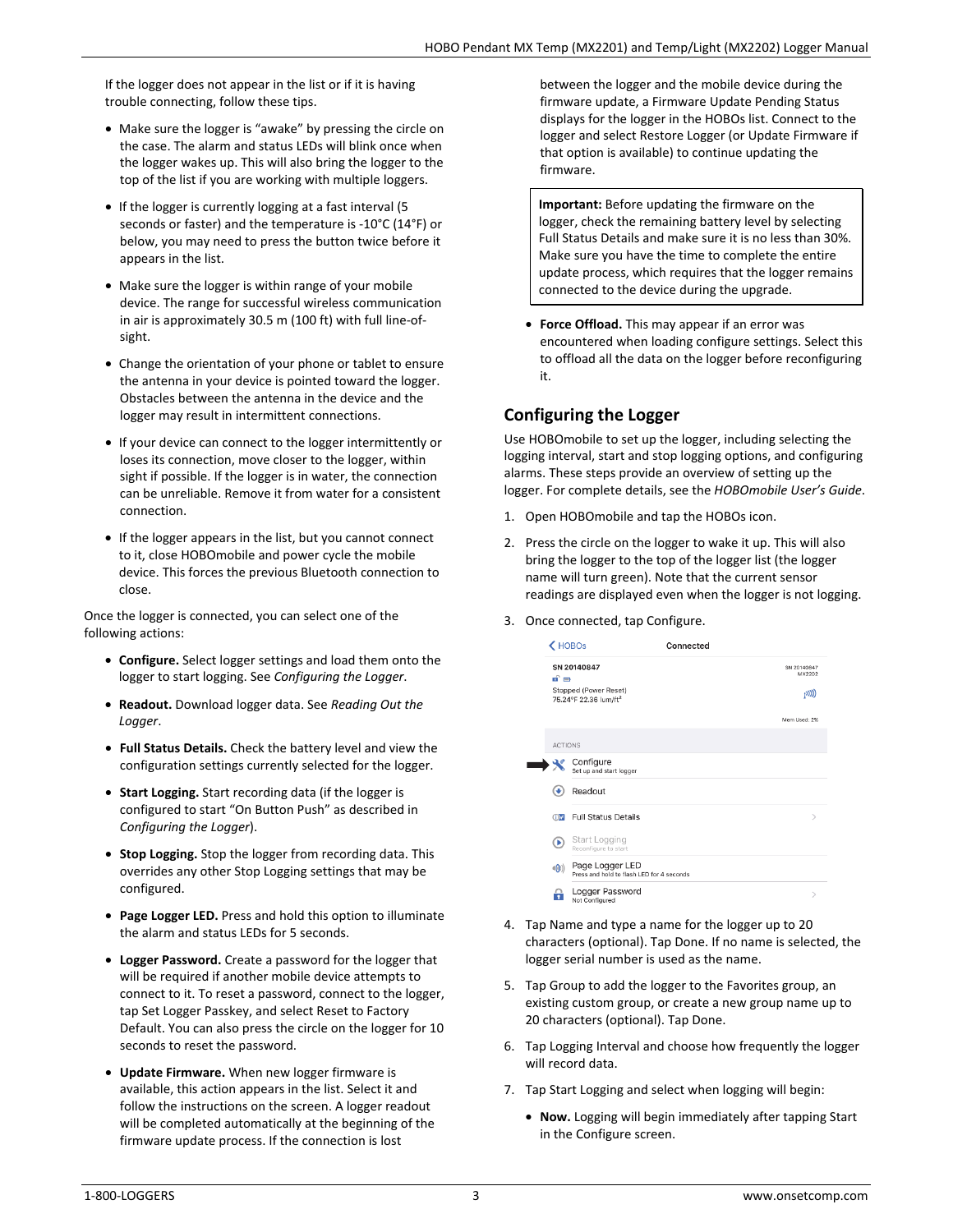- **On Next Logging Interval.** Logging will begin at the next even interval as determined by the selected logging interval.
- **On Button Push.** Logging will begin once you press the circle on the logger for 3 seconds.
- **On Date/Time.** Logging will begin at a date and time you specify. Select the Date and time and tap Done.

Tap Done in the Start Logging screen.

- 8. Tap Stop Logging and select the options for when logging will end.
	- a. Choose one of two memory options:
		- **When Memory Fills.** The logger will continue recording data until the memory is full.
		- **Never (Wrap When Full).** The logger will continue recording data indefinitely, with newest data overwriting the oldest.
	- b. Select On Button Push if you want to be able to stop logging by pushing the circle on the logger for 3 seconds. Note that if you also choose On Button Push for the Start Logging option, then you will not be able to stop logging until 30 seconds after logging begins.
	- c. Select one of the following time options for when to stop logging:
		- **Never.** Select this if you do not want the logger to stop at any predetermined time frame.
		- **On Date/Time.** Select this if you want the logger to stop logging on a specific date and time. Select the date and time and then tap Done.
		- **After.** Select this if you want to control how long the logger should continue logging once it starts. Choose the amount of time you want the logger to log data and then tap Done. For example, select 30 days if you want the logger to log data for 30 days after logging begins.
	- d. Tap Done in the Stop Logging screen.
- 9. For the Pendant MX Temp/Light (MX2202) logger, both the temperature and light sensors are enabled by default. Disable one if desired.
- 10. You can set up alarms to trip when a sensor reading rises above or falls below a specified value. See *Setting up Alarms* for details on enabling sensor alarms.
- 11. Tap Logging Mode. Select either fixed interval logging or burst logging. With fixed interval logging, the logger records data for all enabled sensors and/or selected statistics at the logging interval selected (see *Statistics Logging* for details on choosing statistics options). In burst mode, logging occurs at a different interval when a specified condition is met. See *Burst Logging* for more information. Tap Done.
- 12. Enable or disable Show LED. If Show LED is disabled, the alarm and status LEDs on the logger will not be illuminated while logging (the alarm LED will not blink if an alarm trips). You can temporarily turn on LEDs when Show LED is disabled by pressing the circle on the logger for 1 second.
- 13. Enable or disable Bluetooth Always Off. When this option is disabled, the logger will "advertise" or regularly send out a Bluetooth signal for the phone or tablet to find via HOBOmobile while it is logging, which uses battery power. When this option is enabled, the logger will only advertise during logging when you press the circle on the logger to wake it up, thereby preserving as much battery power as possible.
- 14. Tap Start in the upper right corner of the Configure screen to load the settings onto the logger.

| DEPLOYMENT INFO                       |  |
|---------------------------------------|--|
|                                       |  |
| 20140847 ><br>Name<br>⋐               |  |
| Group<br>\,                           |  |
| Location<br>41°42'38" N 70°35'06" W > |  |
| #<br>Deployment Number<br>7           |  |

Logging will begin based on the settings you selected. See *Deploying and Mounting the Logger* for details on mounting and see *Reading Out the Logger* for details on downloading.

## **Setting up Alarms**

You can set up alarms for the logger so that if a sensor reading rises above or falls below a specified value, the logger alarm LED will blink and an alarm icon will appear in the app. This can alert you to problems so you can take corrective action.

To set an alarm:

- 1. Tap the HOBOs icon and tap the logger to connect to it. If the logger was configured with Bluetooth Always Off enabled, press the circle on the logger to wake it up.
- 2. Once connected, tap Configure.
- 3. In Sensor & Alarm Setup, tap an enabled sensor.
- 4. Enable the High Alarm if you want an alarm to trip when the sensor reading rises above the high alarm value. Drag the slider to the reading that will trip the alarm or tap the value field and type a specific reading. In the example, an alarm will trip when the temperature rises above 85°F.

| Cancel                                                                                          | <b>Temperature Alarms</b>                                                        | Done     |
|-------------------------------------------------------------------------------------------------|----------------------------------------------------------------------------------|----------|
| <b>HIGH ALARM</b>                                                                               |                                                                                  |          |
| Enable                                                                                          |                                                                                  |          |
| $-4.00$ <sup>*</sup> F                                                                          | 85.00                                                                            | 158.00°F |
| LOW ALARM                                                                                       |                                                                                  |          |
| Enable                                                                                          |                                                                                  |          |
| $-4.00$ <sup>*</sup> F                                                                          | 32.00                                                                            | 158.00°F |
| RAISE ALARM AFTER                                                                               |                                                                                  |          |
| Duration<br>Duration of out-of-range samples displayed before alarm is raised.                  | This is an approximate duration when logger is operating on battery.             | 30 Min   |
| <b>Cumulative Samples</b><br>Raise alarm when sensor is out of range for the selected duration. |                                                                                  |          |
| <b>Consecutive Samples</b>                                                                      | Raise alarm when sensor is out of range consecutively for the selected duration. |          |

5. Enable the Low Alarm if you want an alarm to trip when the sensor reading falls below the low alarm value. Drag the slider to the reading that will trip the alarm or tap the value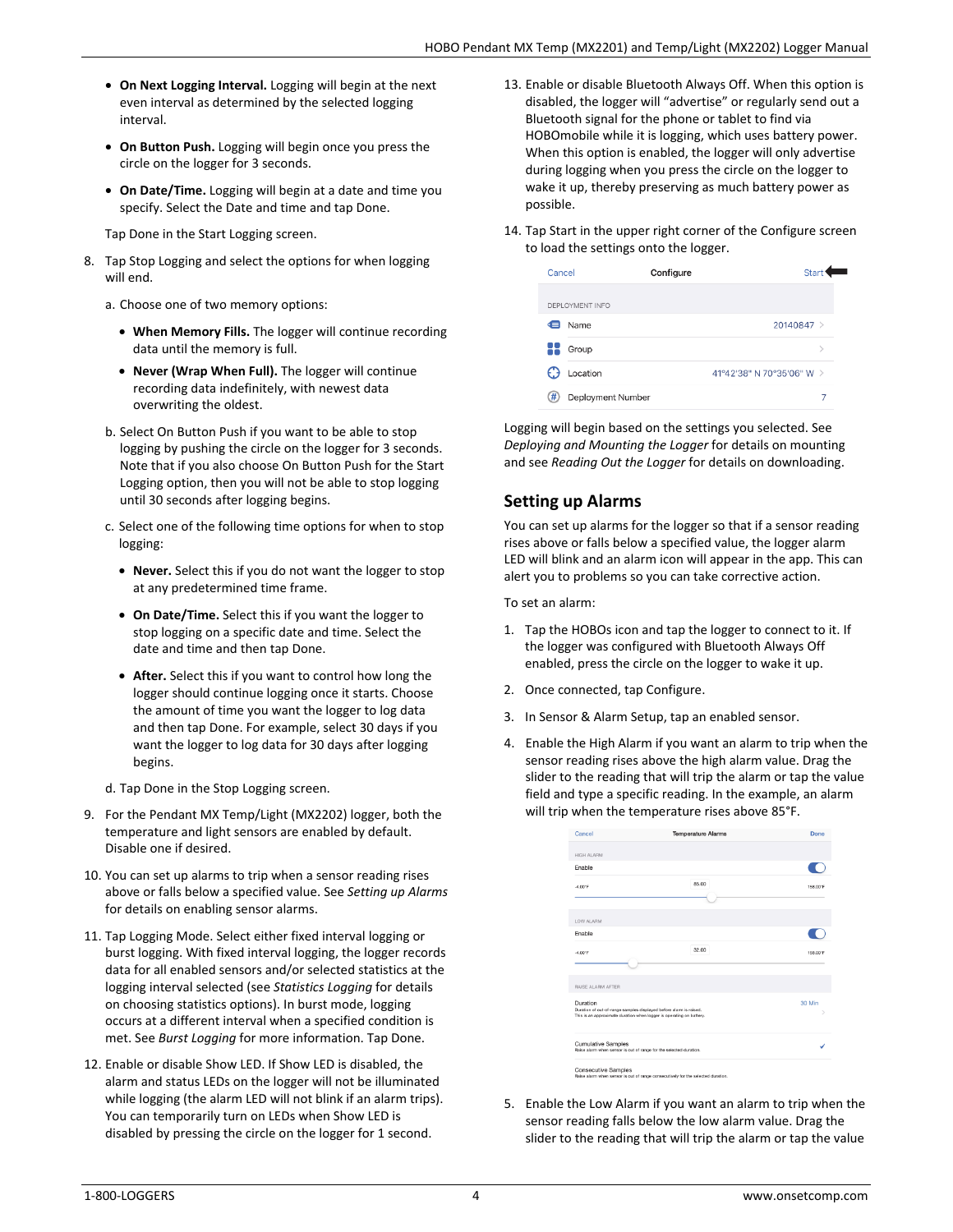field and type a specific reading. In the example, an alarm is configured to trip when the temperature falls below 32°F.

- 6. Under Raise Alarm After, select the duration before an alarm is tripped and tap Done in the Alarm Duration screen.
- 7. Select either Cumulative or Consecutive Samples. If you select Cumulative Samples, then the alarm will trip when the time the sensor is out of range over the course of the deployment is equal to the selected duration. If you select Consecutive Samples, then the alarm will trip when the time the sensor is continuously out of range is equal to the selected duration. For example, the high alarm for temperature is set to 85°F and the duration is set to 30 minutes. If Cumulative is selected, then an alarm will trip once a sensor reading has been at or above 85°F for a total of 30 minutes since the logger was configured; specifically, this could be 15 minutes above 85°F in the morning and then 15 minutes above 85°F again in the afternoon. If Consecutive is selected, then an alarm will trip only if all sensor readings are 85°F or above for a continuous 30 minute period.
- 8. Tap Done and repeat steps 3–8 for the other sensor in the Pendant MX Temp/Light (MX2202) logger if desired. Note that when both alarms are configured, an alarm is raised when either sensor is in an alarm condition.
- 9. Back in the Configure screen, select one of the following options to determine how the alarm indications are cleared:
	- **Logger Reconfigured.** The alarm indication will display until the next time the logger is reconfigured.
	- **Sensor in Limits.** The alarm icon indication will display until the sensor reading returns to the normal range between any configured high and low alarm limits.
- 10. Tap Start in the Configure screen to load the alarm settings onto the logger if you are ready to start.

When an alarm trips, the logger alarm LED blinks every 4 seconds (unless Show LED is disabled), an alarm icon appears in the app, and an Alarm Tripped event is logged. The alarm state will clear when the readings return to normal if you selected Sensor in Limits in step 9. Otherwise, the alarm state will remain in place until the logger is reconfigured.

#### **Notes:**

- Alarm limits are checked at every logging interval. For example, if the logging interval is set to 5 minutes, then the logger will check the sensor readings against your configured high and low alarm setting every 5 minutes.
- The actual values for the high and low alarm limits are set to the closest value supported by the logger. For example, the closest value to 85°F that the logger can record is 84.990°F. In addition, alarms can trip or clear when the sensor reading is within the specified resolution. This means the value that triggers the alarm may differ slightly than the value entered. For example, if the High Alarm is set to 75.999°F, the alarm can trip when the sensor reading is 75.994°F, which is within the range of the resolution specifications.
- When you read out the logger, alarm events can be displayed on the plot or in the data file. See *Logger Events*.

### **Burst Logging**

Burst logging is a logging mode that allows you to set up more frequent logging when a specified condition is met. For example, a logger is recording data at a 5-minute logging interval and burst logging is configured to log every 30 seconds when the temperature rises above 85°F (the high limit) or falls below 32°F (the low limit). This means the logger will record data every 5 minutes as long as the temperature remains between 85°F and 32°F. Once the temperature rises above 85°F, the logger will switch to the faster logging rate and record data every 30 seconds until the temperature falls back to 85°F. At that time, logging then resumes every 5 minutes at the normal logging interval. Similarly, if the temperature falls below 32°F, then the logger would switch to burst logging mode again and record data every 30 seconds. Once the temperature rises back to 32°F, the logger will then return to normal mode, logging every 5 minutes. **Note:** Sensor alarms, statistics, and the Stop Logging option "Wrap When Full" are not available in burst logging mode.

To set up burst logging:

- 1. Tap the HOBOs icon and tap the logger to connect to it. If the logger was configured with Bluetooth Always Off enabled, press the circle on the logger to wake it up.
- 2. Once connected, tap Configure.
- 3. Tap Logging Mode and then tap Burst Logging.
- 4. Tap a sensor under Burst Sensor Limits.
- 5. Enable High Limit if you want burst logging to occur when the sensor reading rises above a specific reading. Drag the slider to the reading that will trigger burst logging or tap the value field and type a specific reading. In the example, the logger will switch to burst logging when the temperature rises above 85°F.

| Cancel            | <b>Temperature Limits</b> | Done     |
|-------------------|---------------------------|----------|
| <b>HIGH LIMIT</b> |                           |          |
| Enable            |                           | 9        |
| $-4.00^{\circ}$ F | 85.00                     | 158,00°F |
|                   |                           |          |
| LOW LIMIT         |                           |          |
| Enable            |                           |          |
| $-4.00^{\circ}$ F | 32.00                     | 158.00°F |

- 6. Enable Low Limit if you want burst logging to occur when the sensor reading falls below a specific reading. Drag the slider to the reading that will trigger burst logging or tap the value field and type a specific reading. In the example, the logger will switch to burst logging when the temperature falls below 32°F.
- 7. Tap Done and repeat steps 4–7 for the other sensor in the Pendant MX Temp/Light (MX2202) logger if desired.
- 8. Tap Burst Logging Interval and select an interval faster than the logging interval. Keep in mind that the faster the burst logging rate, the greater the impact on battery life and the shorter the logging duration. Because measurements are being taken at the burst logging interval throughout the deployment, the battery usage is similar to what it would be if you had selected this rate for the normal logging interval. Tap Done.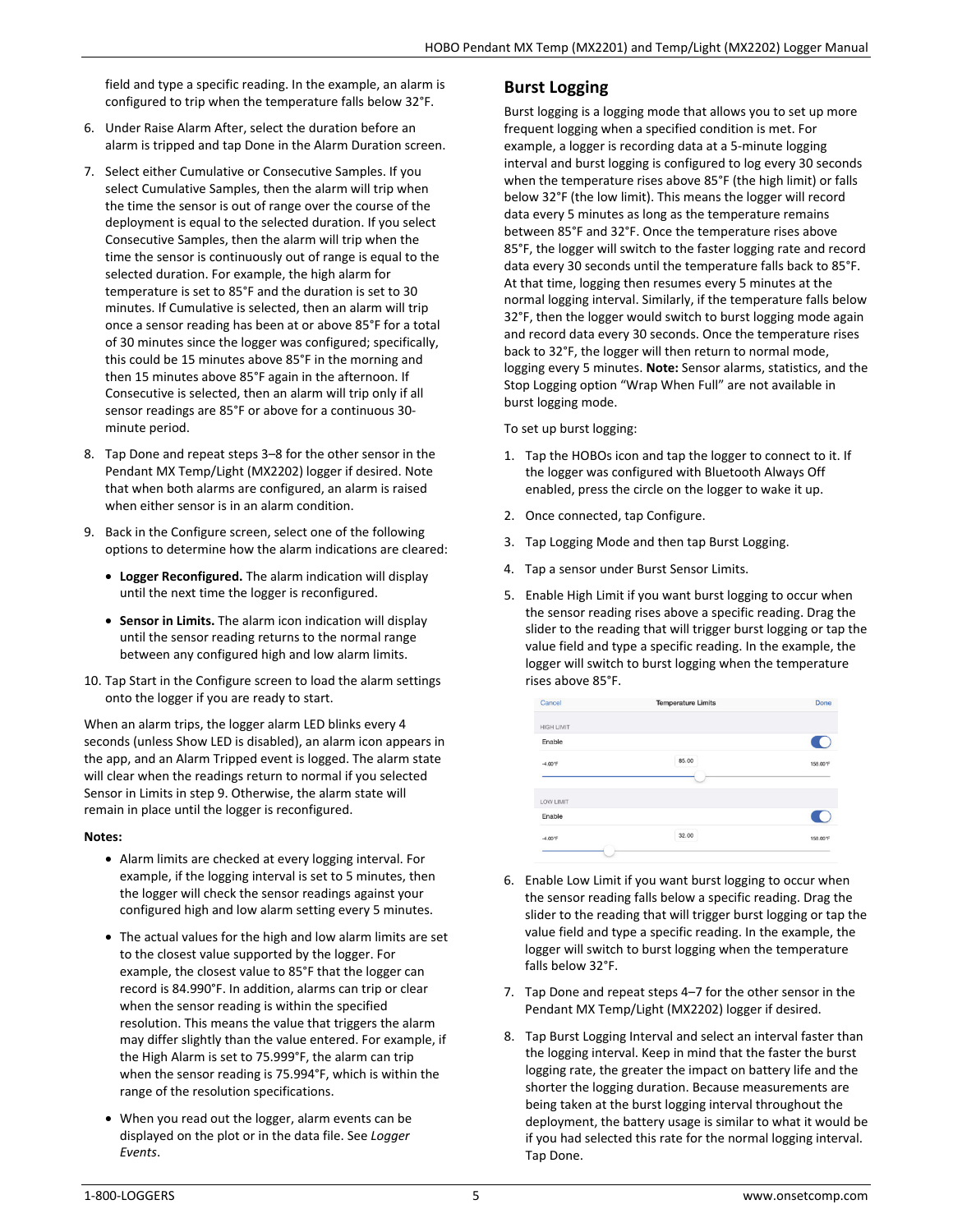- 9. Tap Done to exit the Logging Mode screen.
- 10. Tap Start in the Configure screen to load the burst settings onto the logger if you are ready to start.

### **Notes:**

- The high and low burst limits are checked at the burst logging interval rate whether the logger is in normal or burst condition. For example, if the logging interval is set to 1 hour and the burst logging interval is set to 10 minutes, the logger will always check for burst limits every 10 minutes.
- If high and/or low limits have been configured for more than one sensor, then burst logging will begin when any high or low condition goes out of range. Burst logging will not end until all conditions on all sensors are back within normal range.
- The actual values for the burst logging limits are set to the closest value supported by the logger. For example, the closest value to 85°F that the logger can record is 84.990°F. In addition, burst logging can begin or end when the sensor reading is within the specified resolution. This means the value that triggers burst logging may differ slightly than the value entered. For example, if the high limit for a temperature alarm is set to 75.999°F, burst logging can start when the sensor reading is 75.994°F, which is within the range of the resolution specifications.
- Once the high or low condition clears, the logging interval time will be calculated using the last recorded data point in burst logging mode, not the last data point recorded at the normal logging rate. For example, the logger has a 10-minute logging interval and logged a data point at 9:05. Then, the high limit was surpassed and burst logging began at 9:06. Burst logging then continued until 9:12 when the sensor reading fell back below the high limit. Now back in normal mode, the next logging interval will be 10 minutes from the last burst logging point, or 9:22 in this case. If burst logging had not occurred, the next data point would have been at 9:15.
- A New Interval event is created each time the logger enters or exits burst logging mode. See *Logger Events* for details on plotting and viewing the event. In addition, if the logger is stopped with a button push while in burst logging mode, then a New Interval event is automatically logged and the burst condition is cleared, even if the actual high or low condition has not cleared.

## **Statistics Logging**

During fixed interval logging, the logger records data for enabled sensors and/or selected statistics at the logging interval selected. Statistics are calculated at a sampling rate you specify with the results for the sampling period recorded at each logging interval. The following statistics can be logged for each sensor:

- The maximum, or highest, sampled value,
- The minimum, or lowest, sampled value,
- An average of all sampled values, and

• The standard deviation from the average for all sampled values.

For example, a Pendant MX Temp/Light (MX2202) logger is configured with both the temperature and light sensors enabled, and the logging interval set to 5 minutes. The logging mode is set to fixed interval logging with Normal and all four statistics enabled and with a statistics sampling interval of 30 seconds. Once logging begins, the logger will measure and record the actual temperature and light values every 5 minutes. In addition, the logger will take a temperature and light sample every 30 seconds and temporarily store them in memory. The logger will then calculate the maximum, minimum, average, and standard deviation using the samples gathered over the previous 5-minute period and log the resulting values. When reading out the logger, this would result in 10 data series: two sensor series (with temperature and light data logged every 5 minutes) plus eight maximum, minimum, average, and standard deviation series (four for temperature and four for light with values calculated and logged every 5 minutes based on the 30 second sampling).

#### To log statistics:

- 1. Tap the HOBOs icon and tap the logger to connect to it. If the logger was configured with Bluetooth Always Off enabled, press the circle on the logger to wake it up.
- 2. Once connected, tap Configure.
- 3. Tap Logging Mode and then select Fixed Interval Logging.
- 4. Select Normal to record the current reading for each enabled sensor at the logging interval shown at the top of the screen. Do not select this if you only want to log statistics.
- 5. Select the statistics you want the logger to record at each logging interval: Maximum, Minimum, Average, and Standard Deviation (average is automatically enabled when selecting Standard Deviation). Statistics will be logged for all enabled sensors. In addition, the more statistics you record, the shorter the logger duration and the more memory is required.
- 6. Tap Statistics Sampling Interval and select the rate to use for calculating statistics. The rate must be less than, and a factor of, the logging interval. For example, if the logging interval is 1 minute and you select 5 seconds for the sampling rate, then the logger will take 12 sample readings between each logging interval (one sample every 5 seconds for a minute) and use the 12 samples to record the resulting statistics at each 1-minute logging interval. Note that the faster the sampling rate, the greater the impact on battery life. Because measurements are being taken at the statistics sampling interval throughout the deployment, the battery usage is similar to what it would be if you had selected this rate for the normal logging interval.
- 7. Tap Done.
- 8. Tap Done again to exit the Logging Mode screen.
- 9. Tap Start in the Configure screen to load the statistics settings onto the logger if you are ready to start.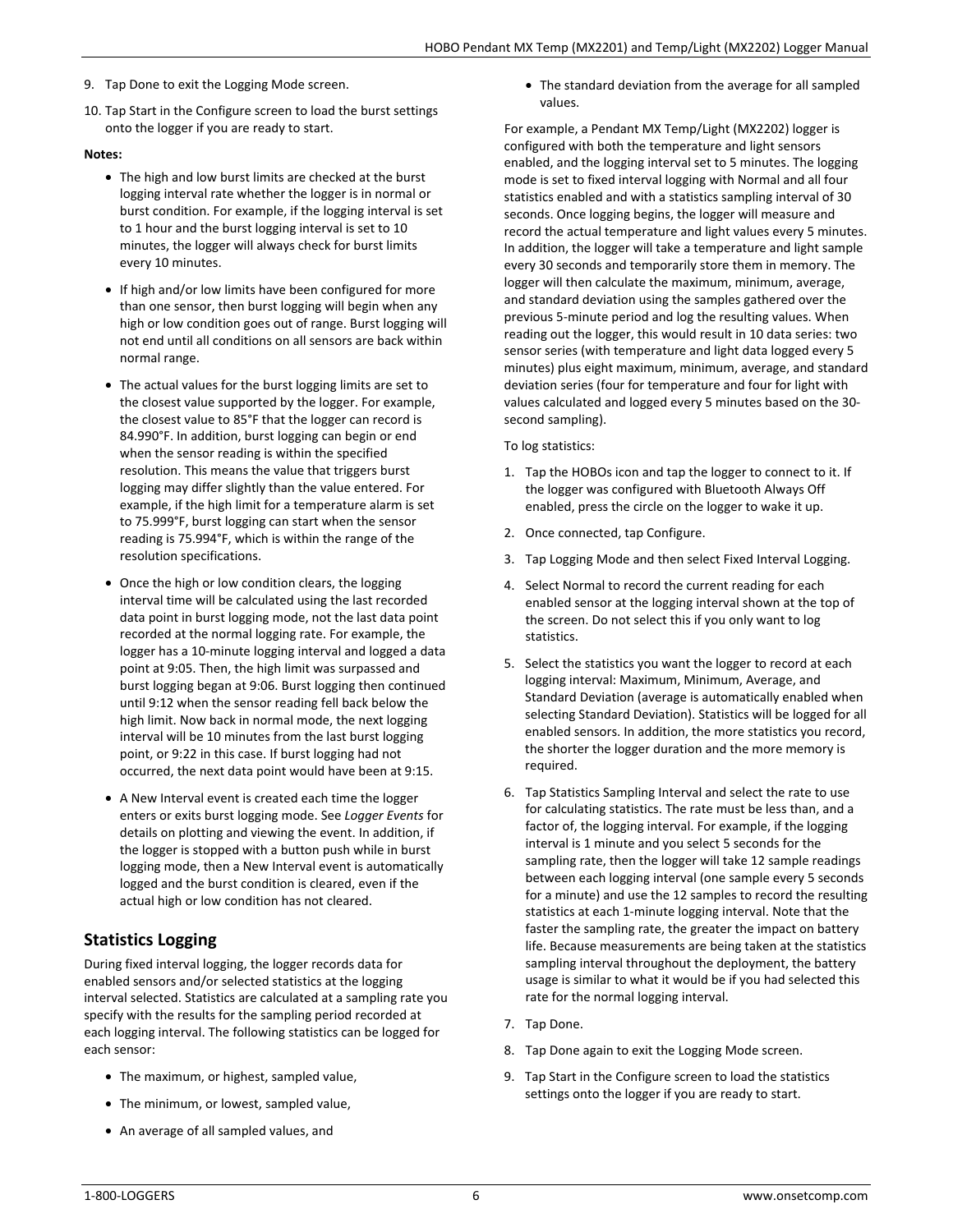### **Setting a Password**

You can create an encrypted password for the logger that will be required if another phone or tablet attempts to connect to it. This is recommended to ensure that a deployed logger is not mistakenly stopped or purposely altered by others. This password uses a proprietary encryption algorithm that changes with every connection.

To set a password:

- 1. Tap the HOBOs icon and tap the logger to connect to it. If the logger was configured with Bluetooth Always Off enabled, press the circle on the logger to wake it up.
- 2. Tap Logger Password.
- 3. Type a password up to 10 characters.
- 4. Tap Save.

Only the phone or tablet used to set the password can then connect to the logger without entering a password; all other mobile devices will be required to enter the password. For example, if you set the password for the logger with your tablet and then try to connect to the device later with your phone, you will be required to enter the password on the phone but not with your tablet. Similarly, if others attempt to connect to the logger with different devices, then they would also be required to enter the password. To reset a password, connect to the logger, tap Set Logger Passkey, and select Reset to Factory Default or press the circle on the logger for 10 seconds.

## **Reading Out the Logger**

To download data from the logger:

- 1. Press the circle on the logger to wake it up (unless it was configured with Bluetooth Always Off disabled).
- 2. Tap the HOBOs icon and tap the logger to connect to it.
- 3. Once connected, tap Readout.
- 4. Tap the Data Files icon to view a mini-graph of the downloaded data.
- 5. Tap the mini-graph to view a larger version of the graph or to share the file. See the *HOBOmobile User's Guide* for details on viewing graphs and sharing data.

Data can also be uploaded automatically to HOBOlink, Onset's web-based software. Tap the Settings icon to enable the HOBOlink Upload Data option (this requires a HOBOlink account at www.hobolink.com). See the *HOBOmobile User's Guide* for more details on this setting and see the HOBOlink Help for details on working with data in HOBOlink.

## **Logger Events**

The logger records the following events to track logger operation and status. To plot events in HOBOmobile, tap a mini-graph and then tap  $\equiv$ . Select the events you wish to plot and then tap  $\equiv$  again. You can also view events in shared or exported data files.

| <b>Event Name</b>   | <b>Definition</b>                               |
|---------------------|-------------------------------------------------|
| <b>Host Connect</b> | The logger was connected to a mobile<br>device. |

| <b>Fvent Name</b>                 | Definition                                                                                                                                                                                                                                                                        |
|-----------------------------------|-----------------------------------------------------------------------------------------------------------------------------------------------------------------------------------------------------------------------------------------------------------------------------------|
| Started                           | The logger started logging.                                                                                                                                                                                                                                                       |
| Stopped                           | The logger stopped logging.                                                                                                                                                                                                                                                       |
| Chan <#> Alarm<br>Tripped/Cleared | An alarm has occurred because the reading<br>was outside the alarm limits or back within<br>range. Note: Although the reading may<br>return to a normal range, an alarm cleared<br>event will not be logged if the logger was<br>set up to maintain alarms until<br>reconfigured. |
| Button Up/Down                    | The circle on the logger was pressed to<br>wake it up/bring it to the top of the loggers<br>list in HOROmobile.                                                                                                                                                                   |
| New Interval                      | The logger has switched to logging at the<br>burst logging rate or back to the normal<br>rate.                                                                                                                                                                                    |
| Power Warn                        | The battery level dropped below 2.3 V.                                                                                                                                                                                                                                            |
| Safe Shutdown                     | The battery level dropped below a safe<br>operating voltage and performed a safe<br>shutdown.                                                                                                                                                                                     |

## **Deploying and Mounting the Logger**

Follow these guidelines for deploying and mounting the logger.

• You can deploy the logger by using the two mounting tabs. Insert two screws through the holes on the mounting tabs to affix the logger to a flat surface. Insert cable ties through the rectangular holes on both mounting tabs to attach the logger to a pipe or pole.



- Use nylon cord or other strong cable with any of the holes on the mounting tabs. If wire is used to secure the logger, make sure the wire loop is snug to the holes. Any slack in the loop may cause excessive wear.
- When deploying in water, the logger should be appropriately weighted, secured, and protected depending on water conditions and desired measurement location.
- Loggers deployed in direct sunlight will heat up so that temperature readings are warmer than the ambient temperature. Use a solar radiation shield to ensure temperature readings represent the ambient temperature.

Attach the logger to a solar radiation shield (RS1 or M-RSA) using the solar radiation shield bracket (MX2200-RS-BRACKET). Attach the logger to the underside of the mounting plate as shown in the following example. For more details on the solar radiation shield, refer to the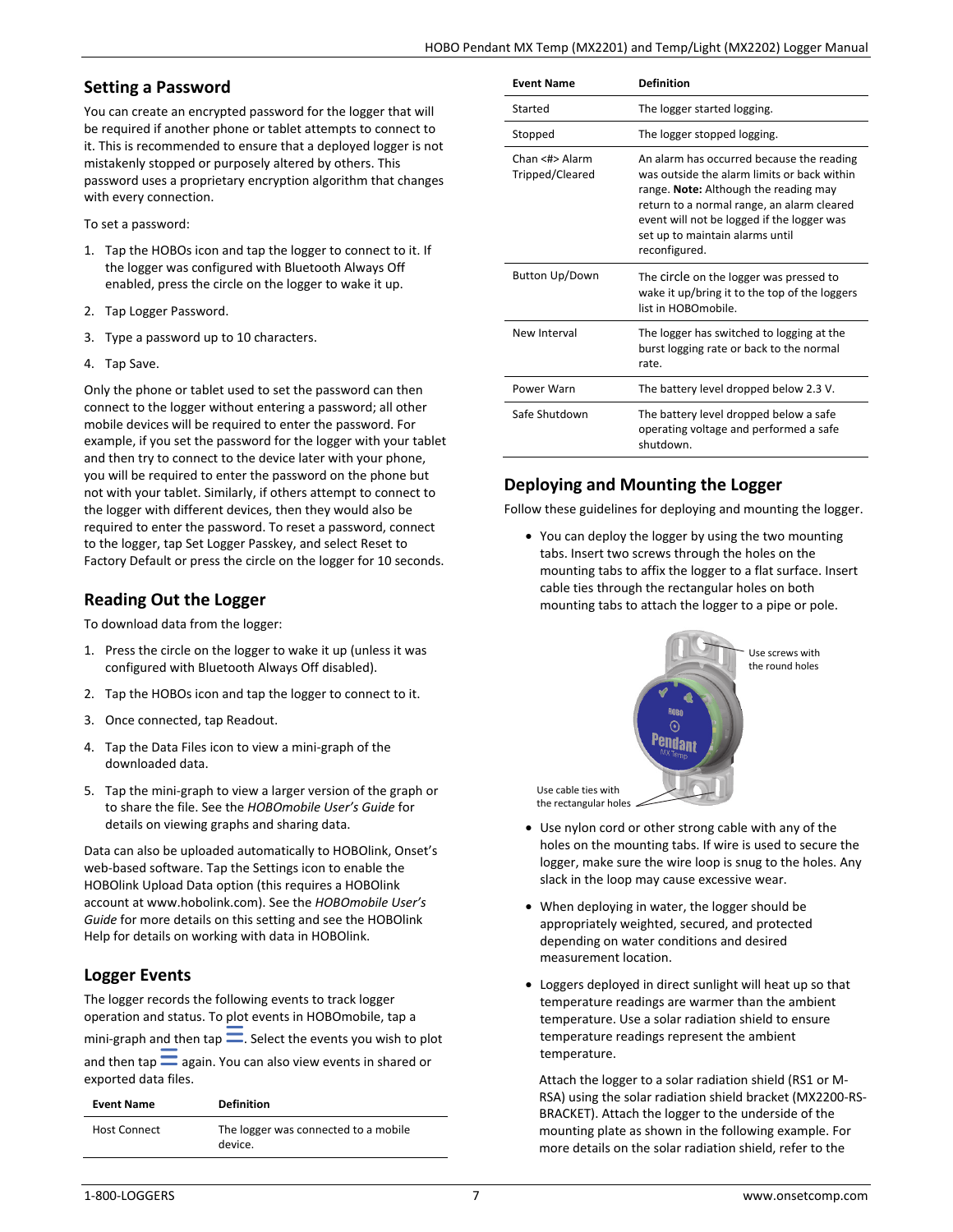### *Solar Radiation Shield Installation Guide* at www.onsetcomp.com/manuals/rs1.



• When measuring light intensity outdoors or underwater, make sure the MX2302 logger is mounted horizontally so that the light sensor is pointing straight up towards the sky as shown in this example.



• Be careful of solvents. Check a materials compatibility chart against the wetted materials listed in the Specifications table before deploying the logger in locations where untested solvents are present. The logger has an EPDM O-ring, which is sensitive to polar solvents (acetone, keton) and oils.

### **Maintaining the Logger**

- To clean the logger, rinse it in warm water. Use a mild dishwashing detergent if necessary. Do not use harsh chemicals, solvents, or abrasives.
- Periodically inspect the logger for biofouling if it is deployed in water and clean as described.
- Periodically inspect the O-ring on the inside of the battery cover for cracks or tears and replace it if any are detected (MX2201-02-ORING). See *Battery Information* for steps on replacing the O-ring.

## **Protecting the Logger**

**Note: Static electricity may cause the logger to stop logging.** The logger has been tested to 8 KV, but avoid electrostatic discharge by grounding yourself to protect the logger. For more information, search for "static discharge" on www.onsetcomp.com.

## **Battery Information**

The logger requires one user-replaceable CR2032 3V lithium battery. Battery life is 1 year typical at 25°C (77°F) with a logging interval of 1 minute and Bluetooth Always Off disabled or 2 years typical at 25°C (77°F) when the logger is configured with Bluetooth Always Off enabled. Expected battery life varies based on the ambient temperature where the logger is deployed, the logging interval, the frequency of connections, downloads, and paging, and the use of burst mode or statistics logging. Deployments in extremely cold or hot temperatures or a logging interval faster than one minute can impact battery life. Estimates are not guaranteed due to uncertainties in initial battery conditions and operating environment.

To replace the battery:

1. While pushing down with both thumbs on the back of the logger, rotate the battery cover counterclockwise until it stops moving (about a 1/8 turn).



2. Use the edge below the arrow on the cover to lift it off the logger.



3. Remove the battery and place a new one in the battery holder, positive side facing up. Use a small flat-head screwdriver to carefully pop the battery out of its holder as shown.



- 4. Inspect the O-ring on the battery cover. Make sure it is clean and seated properly. Remove any dirt, lint, hair, or debris from the O-ring. If the O-ring has any cracks or tears, replace it as follows:
	- a. Spread a small dot of silicone-based grease on the Oring with your fingers, making sure the entire O-ring surface is completely covered in grease.
	- b. Place the O-ring on the cover and clean off any debris. Make sure the O-ring is fully seated and level in the groove and not pinched or twisted. This is necessary to maintain a waterproof seal.